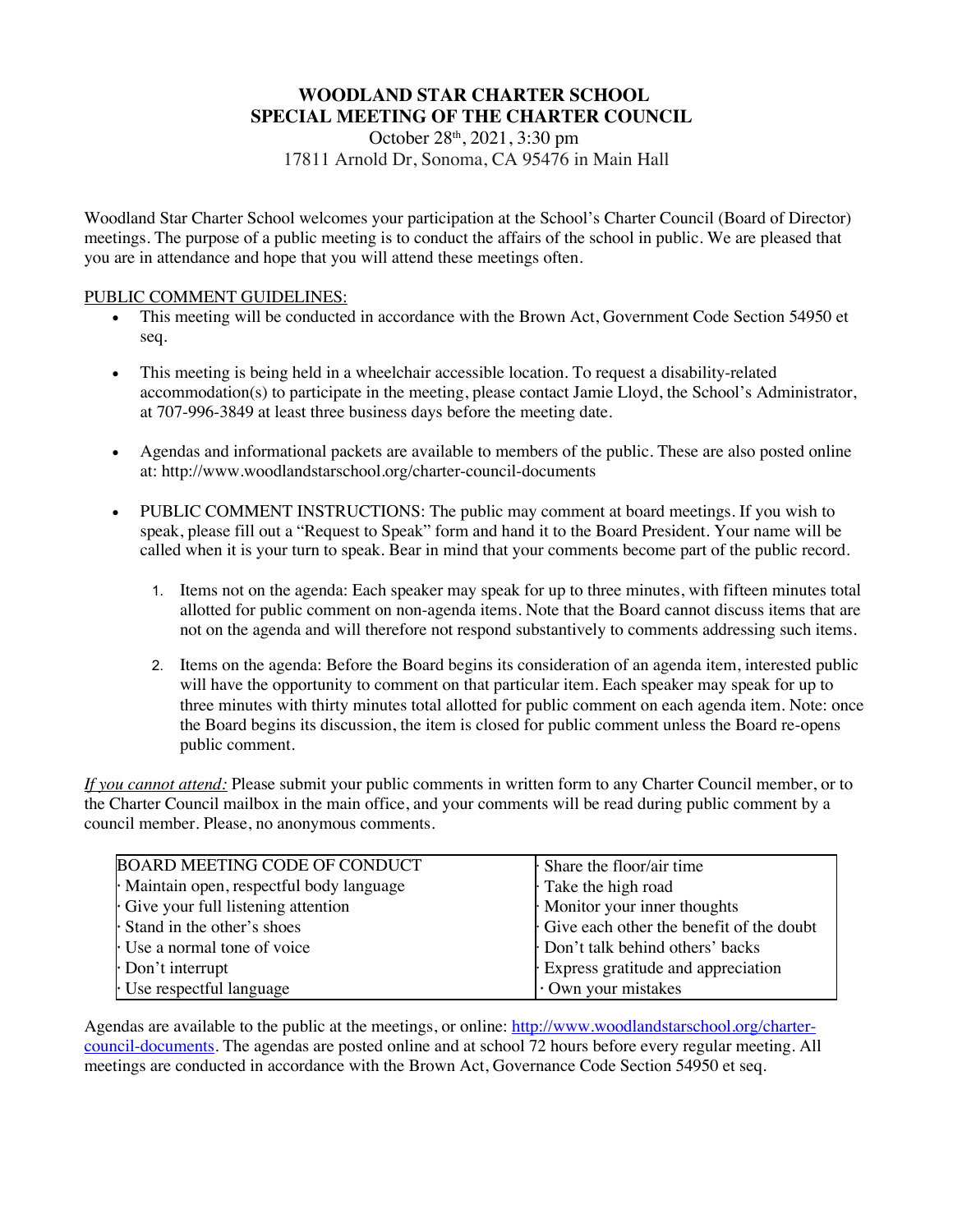# **WOODLAND STAR CHARTER SCHOOL SPECIAL MEETING OF THE CHARTER COUNCIL**

October 28th, 2021, 3:30 pm 17811 Arnold Dr, Sonoma, CA 95476 in Main Hall

## **AGENDA**

## **Procedural (3:30 pm)**

A. CALL TO ORDER Meeting called to order by Board President at:

Verse and Welcome:

*Imbue thyself with the power of imagination. Have courage for the truth. Sharpen thy feeling for responsibility of soul.*

B. ROLL CALL

Present? (Mark Y/N)

**\_\_\_\_\_\_\_Robert Stewart (RS)**, Board President (Board appointed)

**Seth Olyer (SO, Vice President (Parent body elected)** 

**\_\_\_\_\_\_\_Brooke Sevenau (BS)**, Board member (Parent Association elected)

**Bill Kobabe (BK)**, Board member (Faculty elected)

**Example 3 Barbara Fitzmaurice (BF)**, Board member (Community Board appointed)

**Joan Baugh (JB)**, Board member (Faculty elected)

**Vacant**, (Parent body elected)

**Vacant**, (Parent body elected)

**Vacant**, (Board appointed)

## C. DESIGNATE A TIMEKEEPER FOR MEETING:

### **Consent Agenda Items – adjustment of agenda, as needed (3:32 pm)**

All matters listed under the consent agenda are considered by the Board to be routine and will be approved/enacted by the Board in one motion in the form listed below. Unless specifically requested by a Board member for further discussion or removed from the agenda, there will be no discussion of these items prior to the Board voting on them.

1. Special Agenda: October 28<sup>th</sup>, 2021

### Staff Recommendation: **Approve all consent agenda items**

| Action:              | Aves:    |
|----------------------|----------|
| Motioned by:         | Navs:    |
| Seconded by:         | Abstain: |
| Notes on yoto shows: |          |

Notes on vote above:

### **Communications (3:35 pm)**